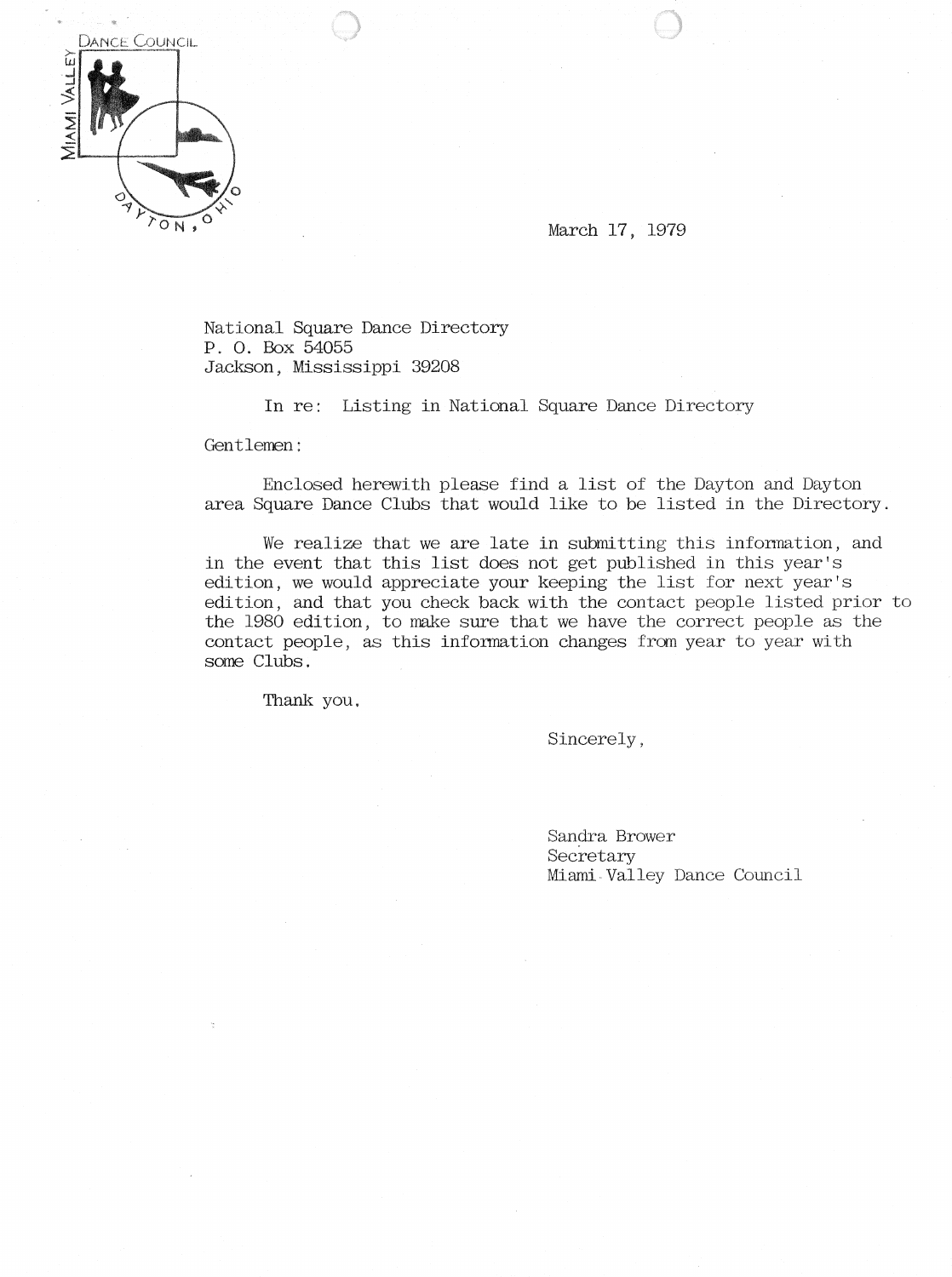|           | CITY               | <b>CLUB</b>            | T            | L            | WHERE                | $\mathbf{N}$ | W               | CONTACT-            | <b>ADDRESS</b>                                  | PHONE   |
|-----------|--------------------|------------------------|--------------|--------------|----------------------|--------------|-----------------|---------------------|-------------------------------------------------|---------|
| Dayton    |                    | <b>Buckeye Squares</b> | S            | M            | Victory U.M. Church  | $\mathbb{F}$ | $1 - 4$         | Scott Hawthorn      | 9501 Art Rd., New Carlisle 45344                | 878-130 |
| Dayton    |                    | Date'n 8's             | S.           | <b>MII</b>   | M/SSolomon Pavilion  |              | $S = 2 - 5$     | Steve Kokot         | 334 E. Pease Ave., West Carrollton, Ohio        | 859-317 |
| Dayton    |                    | Whirlaways             | SR           | MII          | M. Solomon Pavilion  |              | $F = 2-4-5$     | Al Warren           | 45449<br>1625 Wheatland, Dayton, Ohio 45429     | 299-696 |
| Dayton    |                    | Flairs                 | $\mathbb{R}$ | AV           | M. Solomon Pavilion  |              | W E             | Medy D'Aloiso       | 2240 Vecon, Bellbrook, Ohio 45305               | 848-482 |
| Dayton    |                    | Kittyhawk              | S            | M            | W.P. Civic Club      |              | $W$ E           | Rex Parham          | 336 Kling Dr., Dayton, Ohio 45419               | 299-544 |
| Dayton    |                    | M.V. Folk Dancers      | F            |              | M. Solomon Pavilion  | TH E         |                 | Carolyn Stovall     | 6428 Highbury Rd. Dayton, Ohio                  | 233-474 |
| Dayton    |                    | Squares A Go-Go        | S            | $\mathbf{M}$ | St. George E. Church | $\mathbf{F}$ | $2 - 5$         | Darrol Kisor        | 45424<br>4181 Sunbeam Ave. Dayton, Ohio 45440   | 429-036 |
|           | <b>Beavercreek</b> | Super "B" Squares      | S            | МI           | Knollwood Rec. Ctr.  |              | $W = 1 - 3 - 5$ | <b>Buzz Brower</b>  | 1541 Forestdale A. Dayton, Chio 45432           | 429-292 |
| Dayton    |                    | Two by Fours           | S.           | MT           | M. Solomon Pavilion  |              | $3 - 1 - 3 - 5$ | John E. Hopkins     | 4556 Hastings Dr. Kettering, Ohio 45440         | 434-936 |
| Dayton    |                    | Dayton Sq. Dance       | <b>SR</b>    | MII          | M. Solomon Pavilion  |              | $F = 1 - 3 - 5$ | Timothy P. Kelleher | 3915 Pilgrim Rd., Dayton, Ghio 45414            | 278-443 |
| Eaton     |                    | Roll-A-Ways            | S.           | <b>MII</b>   | Grange Hall          |              | $F = 2 - 4$     | Daril Call          | 1520 N. Barrow, Eaton, Ohio 45320               | 456-517 |
| Englewood |                    | $Curl-Q's$             | S            | МI           | Government Ctr.      |              | $F = 1 - 3$     | Dennis Biser        | 10731 County Line Rd. Brookville, Ohio          | 884-598 |
| Englewood |                    | Grand Squares          | S            | MI           | Government Ctr.      |              | $F = 2 - 4 - 5$ | Curt Hill           | 45309<br>3157 Casler Ave., Xenia, Chie 45385    | 429-923 |
| Fairborn  |                    | <b>Shooting Stars</b>  | S            | <b>MII</b>   | Greene Voc. School   |              | $S = 1 - 3 - 5$ | Jim Oliver          | 1439 Long Island Ct., Xenia, Ohio 45385         | 426-530 |
| London    |                    | Lk. Choctaw Twirlers S |              | <b>MII</b>   | Lk. Choctaw Lodge    | $SV_1$<br>S  | 3               | Albert Moebus.      | 11581 Old Columbus R., S. Vienna, Ohio<br>45369 | 568-417 |

 $\frac{3}{4}$  .

 $\mathcal{R}^{\text{max}}$